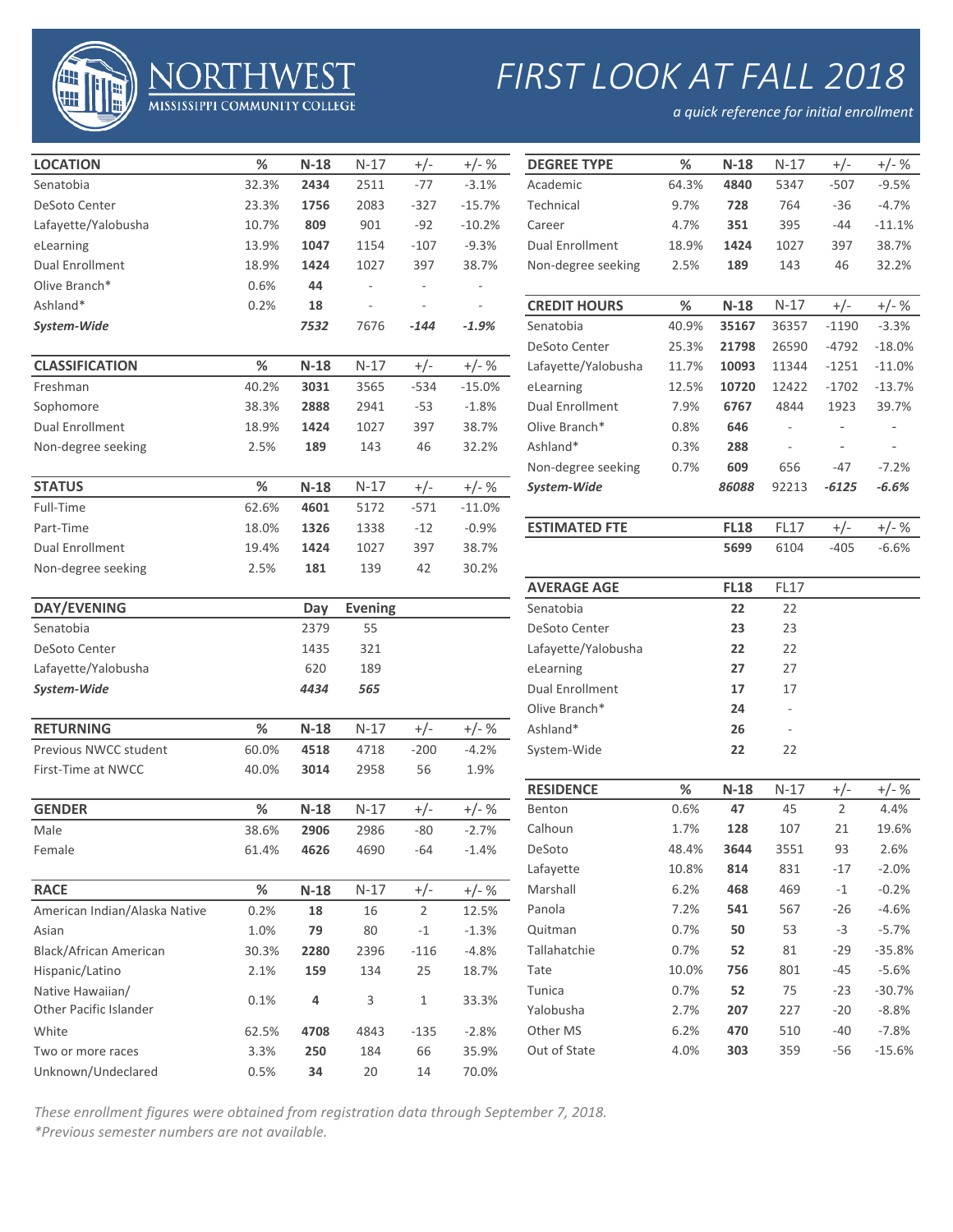## 44 MISSISSIPPI COMMUNITY COLLEGE

## **LOCATION BREAKDOWN** *FIRST LOOK AT FALL 2018*

*a quick reference for initial enrollment*

| <b>CLASSIFICATION</b>  | S              | D            | L              | E            | $\circ$      | Α                | <b>DEGREE TYPE</b>  | S           | D              | L              | E              | $\circ$          | A              |
|------------------------|----------------|--------------|----------------|--------------|--------------|------------------|---------------------|-------------|----------------|----------------|----------------|------------------|----------------|
| Freshman               | 1296           | 941          | 401            | 363          | 23           | $\overline{7}$   | Academic            | 1785        | 1552           | 636            | 867            | $\overline{0}$   | $\mathbf 0$    |
| Sophomore              | 1049           | 796          | 371            | 640          | 21           | 11               | Technical           | 387         | 116            | 59             | 132            | 34               | $\mathbf 0$    |
| Dual Enrollment*       | 5              | 15           | 3              | 9            | $\Omega$     | $\overline{0}$   | Career              | 173         | 69             | 77             | $\overline{4}$ | 10               | 18             |
| Non-degree seeking     | 89             | 19           | 37             | 44           | 0            | $\overline{0}$   | Dual Enrollment*    | 5           | 15             | 3              | 9              | $\mathbf 0$      | $\mathbf 0$    |
|                        |                |              |                |              |              |                  | Non-degree seeking  | 89          | 19             | 37             | 44             | $\mathbf 0$      | $\mathbf 0$    |
| <b>STATUS</b>          | $\mathsf{S}$   | D            | L              | E            | $\circ$      | Α                |                     |             |                |                |                |                  |                |
| Full-Time              | 2044           | 1285         | 628            | 591          | 34           | 18               | <b>CREDIT HOURS</b> | S           | D              | L              | E              | $\circ$          | Α              |
| Part-Time              | 301            | 452          | 144            | 412          | 10           | $\mathbf 0$      | Academic            | 26694       | 19530          | 7927           | 9139           | $\mathbf{0}$     | $\mathbf 0$    |
| Dual Enrollment*       | 5              | 15           | 3              | 9            | $\mathbf 0$  | $\mathbf{0}$     | Technical           | 5839        | 1452           | 891            | 1499           | 606              | 0              |
| Non-degree seeking     | 89             | 19           | 37             | 44           | 0            | $\mathbf{0}$     | Career              | 2634        | 804            | 1263           | 57             | 40               | 288            |
|                        |                |              |                |              |              |                  | Dual Enrollment*    | 28          | 80             | 18             | 41             | $\mathbf{0}$     | $\mathbf{0}$   |
| <b>DAY/EVENING</b>     | S              | D            | L              | E            | $\circ$      | Α                | Non-degree seeking  | 132         | 93             | 220            | 213            | 132              | 132            |
| Day                    | 2384           | 1446         | 623            | ÷.           | ×.           |                  |                     |             |                |                |                |                  |                |
| Evening                | 55             | 325          | 189            |              |              | ٠                | <b>AGE</b>          | S           | D              | L              | E              | $\circ$          | A              |
|                        |                |              |                |              |              |                  | Under 18            | 92          | 58             | 26             | 23             | $\mathbf{1}$     | $\mathbf{1}$   |
| <b>RETURNING</b>       | S              | D            | L              | E            | $\circ$      | Α                | 18-19               | 1429        | 800            | 295            | 185            | 11               | $\overline{4}$ |
| Previous NWCC student  | 1607           | 1260         | 503            | 851          | 28           | $\overline{7}$   | $20 - 21$           | 391         | 363            | 222            | 249            | 10               | $\overline{2}$ |
| First-Time at NWCC     | 832            | 511          | 309            | 205          | 16           | 11               | $22 - 24$           | 153         | 179            | 129            | 166            | 9                | 3              |
|                        |                |              |                |              |              |                  | $25 - 29$           | 129         | 129            | 52             | 147            | 6                | $\overline{4}$ |
| <b>GENDER</b>          | S              | D            | L              | E            | $\mathsf O$  | Α                | $30 - 34$           | 66          | 84             | 32             | 96             | 3                | $\mathbf{1}$   |
| Male                   | 1085           | 656          | 334            | 276          | 41           | $\mathbf{1}$     | 35-39               | 46          | 52             | 18             | 71             | $\mathbf{1}$     | 1              |
| Female                 | 1354           | 1115         | 478            | 780          | 3            | 17               | 40-49               | 47          | 70             | 30             | 78             | $\overline{2}$   | $\overline{2}$ |
|                        |                |              |                |              |              |                  | $50 - 64$           | 39          | 28             | 7              | 39             | $\mathbf{1}$     | $\mathbf 0$    |
| <b>RACE</b>            | S              | D            | L              | E            | $\circ$      | $\mathsf A$      | 65 and over         | 47          | 8              | $\mathbf{1}$   | 2              | $\mathbf 0$      | $\mathbf 0$    |
| American Indian/Alaska | $\overline{4}$ |              |                |              |              |                  |                     |             |                |                |                |                  |                |
| <b>Native</b>          |                | 6            | $\overline{2}$ | 3            | 0            | $\boldsymbol{0}$ | <b>RESIDENCE</b>    | $\mathsf S$ | D              | L              | Ε              | O                | Α              |
| Asian                  | 13             | 29           | 15             | 4            | 0            | $\mathbf 0$      | Benton              | 14          | 3              | $\mathbf{1}$   | 10             | $\mathbf 0$      | 3              |
| Black/African American | 869            | 530          | 258            | 278          | 13           | 8                | Calhoun             | 31          | $\mathbf{1}$   | 43             | 9              | $\mathbf 0$      | $\mathbf 0$    |
| Hispanic/Latino        | 36             | 64           | 6              | 23           | $\mathbf{1}$ | $\mathbf{0}$     | DeSoto              | 745         | 1515           | 25             | 558            | 34               | $\overline{2}$ |
| Native Hawaiian/       |                |              |                |              |              |                  | Lafayette           | 122         | $\overline{7}$ | 419            | 94             | $\mathbf{0}$     | 0              |
| Other Pacific Islander | $\mathbf{1}$   | $\mathbf{1}$ | $\mathbf 0$    | $\mathbf{1}$ | 0            | $\mathbf 0$      | Marshall            | 156         | 93             | 17             | 78             | $\overline{2}$   | 3              |
| White                  | 1428           | 1066         | 502            | 710          | 29           | 10               | Panola              | 319         | 12             | 56             | 69             | $\overline{0}$   | $\mathbf 0$    |
| Two or more races      | 79             | 70           | 29             | 32           | $\mathbf{1}$ | $\mathbf 0$      | Quitman             | 39          | $\overline{2}$ | $\overline{2}$ | 6              | $\boldsymbol{0}$ | $\mathbf 0$    |
| Unknown/Undeclared     | 9              | 5            | $\overline{0}$ | 5            | $\mathbf 0$  | $\mathbf{0}$     | Tallahatchie        | 42          | $\mathbf{1}$   | 4              | 5              | $\overline{0}$   | $\mathbf 0$    |
|                        |                |              |                |              |              |                  |                     |             |                |                |                |                  |                |

**EST** 

| <b>CLASSIFICATION</b>         | S           | D    | L            | E   | O                | A              | <b>DEGREE TYPE</b>  | S     | D            | L    | Ε              | O            | Α              |
|-------------------------------|-------------|------|--------------|-----|------------------|----------------|---------------------|-------|--------------|------|----------------|--------------|----------------|
| Freshman                      | 1296        | 941  | 401          | 363 | 23               | $\overline{7}$ | Academic            | 1785  | 1552         | 636  | 867            | $\mathbf 0$  | $\mathbf 0$    |
| Sophomore                     | 1049        | 796  | 371          | 640 | 21               | 11             | Technical           | 387   | 116          | 59   | 132            | 34           | 0              |
| Dual Enrollment*              | 5           | 15   | 3            | 9   | $\mathbf 0$      | $\mathbf 0$    | Career              | 173   | 69           | 77   | 4              | 10           | 18             |
| Non-degree seeking            | 89          | 19   | 37           | 44  | 0                | $\mathbf{0}$   | Dual Enrollment*    | 5     | 15           | 3    | 9              | $\mathbf{0}$ | $\mathbf{0}$   |
|                               |             |      |              |     |                  |                | Non-degree seeking  | 89    | 19           | 37   | 44             | $\mathbf{0}$ | $\mathbf 0$    |
| <b>STATUS</b>                 | S           | D    | L            | Ε   | O                | Α              |                     |       |              |      |                |              |                |
| Full-Time                     | 2044        | 1285 | 628          | 591 | 34               | 18             | <b>CREDIT HOURS</b> | S     | D            | L    | E              | O            | Α              |
| Part-Time                     | 301         | 452  | 144          | 412 | 10               | 0              | Academic            | 26694 | 19530        | 7927 | 9139           | $\mathbf{0}$ | $\mathbf 0$    |
| Dual Enrollment*              | 5           | 15   | 3            | 9   | 0                | $\mathbf 0$    | Technical           | 5839  | 1452         | 891  | 1499           | 606          | 0              |
| Non-degree seeking            | 89          | 19   | 37           | 44  | 0                | 0              | Career              | 2634  | 804          | 1263 | 57             | 40           | 288            |
|                               |             |      |              |     |                  |                | Dual Enrollment*    | 28    | 80           | 18   | 41             | 0            | $\mathbf 0$    |
| DAY/EVENING                   | S           | D    | L            | Ε   | O                | Α              | Non-degree seeking  | 132   | 93           | 220  | 213            | 132          | 132            |
| Day                           | 2384        | 1446 | 623          |     |                  |                |                     |       |              |      |                |              |                |
| Evening                       | 55          | 325  | 189          |     |                  |                | <b>AGE</b>          | S     | D            | L    | Ε              | O            | Α              |
|                               |             |      |              |     |                  |                | Under 18            | 92    | 58           | 26   | 23             | $\mathbf{1}$ | $\mathbf{1}$   |
| <b>RETURNING</b>              | $\sf S$     | D    | L            | Ε   | O                | Α              | 18-19               | 1429  | 800          | 295  | 185            | 11           | 4              |
| Previous NWCC student         | 1607        | 1260 | 503          | 851 | 28               | $\overline{7}$ | $20 - 21$           | 391   | 363          | 222  | 249            | 10           | 2              |
| First-Time at NWCC            | 832         | 511  | 309          | 205 | 16               | 11             | $22 - 24$           | 153   | 179          | 129  | 166            | 9            | 3              |
|                               |             |      |              |     |                  |                | $25 - 29$           | 129   | 129          | 52   | 147            | 6            | 4              |
| <b>GENDER</b>                 | S           | D    | L            | E   | $\circ$          | Α              | 30-34               | 66    | 84           | 32   | 96             | 3            | 1              |
| Male                          | 1085        | 656  | 334          | 276 | 41               | $\mathbf{1}$   | 35-39               | 46    | 52           | 18   | 71             | 1            | 1              |
| Female                        | 1354        | 1115 | 478          | 780 | 3                | 17             | 40-49               | 47    | 70           | 30   | 78             | 2            | 2              |
|                               |             |      |              |     |                  |                | $50 - 64$           | 39    | 28           | 7    | 39             | 1            | $\mathbf 0$    |
| <b>RACE</b>                   | $\mathsf S$ | D    | L            | Ε   | O                | Α              | 65 and over         | 47    | 8            | 1    | $\overline{2}$ | $\mathbf 0$  | $\Omega$       |
| American Indian/Alaska        | 4           | 6    | 2            | 3   | $\boldsymbol{0}$ | $\mathbf 0$    |                     |       |              |      |                |              |                |
| Native                        |             |      |              |     |                  |                | <b>RESIDENCE</b>    | S     | D            | L    | Ε              | O            | Α              |
| Asian                         | 13          | 29   | 15           | 4   | $\mathbf{0}$     | $\mathbf 0$    | Benton              | 14    | 3            | 1    | 10             | $\mathbf{0}$ | 3              |
| <b>Black/African American</b> | 869         | 530  | 258          | 278 | 13               | 8              | Calhoun             | 31    | $\mathbf{1}$ | 43   | 9              | $\mathbf{0}$ | $\mathbf 0$    |
| Hispanic/Latino               | 36          | 64   | 6            | 23  | 1                | $\mathbf{0}$   | DeSoto              | 745   | 1515         | 25   | 558            | 34           | $\overline{2}$ |
| Native Hawaiian/              |             |      |              |     |                  |                | Lafayette           | 122   | 7            | 419  | 94             | $\mathbf{0}$ | 0              |
| Other Pacific Islander        | 1           | 1    | $\mathbf{0}$ | 1   | $\mathbf{0}$     | $\mathbf 0$    | Marshall            | 156   | 93           | 17   | 78             | 2            | 3              |
| White                         | 1428        | 1066 | 502          | 710 | 29               | 10             | Panola              | 319   | 12           | 56   | 69             | $\mathbf{0}$ | 0              |
| Two or more races             | 79          | 70   | 29           | 32  | 1                | 0              | Quitman             | 39    | 2            | 2    | 6              | 0            | $\Omega$       |
| Unknown/Undeclared            | 9           | 5    | 0            | 5   | 0                | $\mathbf 0$    | Tallahatchie        | 42    | 1            | 4    | 5              | $\mathbf 0$  | $\mathbf 0$    |
|                               |             |      |              |     |                  |                | Tate                | 538   | 29           | 2    | 82             | 2            | 0              |
|                               |             |      |              |     |                  |                | Tunica              | 34    | 8            | 0    | 10             | 0            | 0              |
|                               |             |      |              |     |                  |                | Yalobusha           | 65    | $\mathbf{1}$ | 67   | 25             | 0            | 0              |
|                               |             |      |              |     |                  |                | Other MS            | 267   | 28           | 98   | 60             | 2            | 10             |
| <u>KEY</u>                    |             |      |              |     |                  |                | Out of State        | 67    | $71$         | 78   | 50             | 4            | $\mathbf 0$    |
|                               |             |      |              |     |                  |                |                     |       |              |      |                |              |                |

- **S = Senatobia**
- **D = DeSoto**
- **L = Lafayette Yalobusha**
- **E = eLearning**
- **O = Olive Branch**
- **A = Ashland**

\**Dual Enrollment students on this sheet are only those students taking all courses on a Northwest campus.*